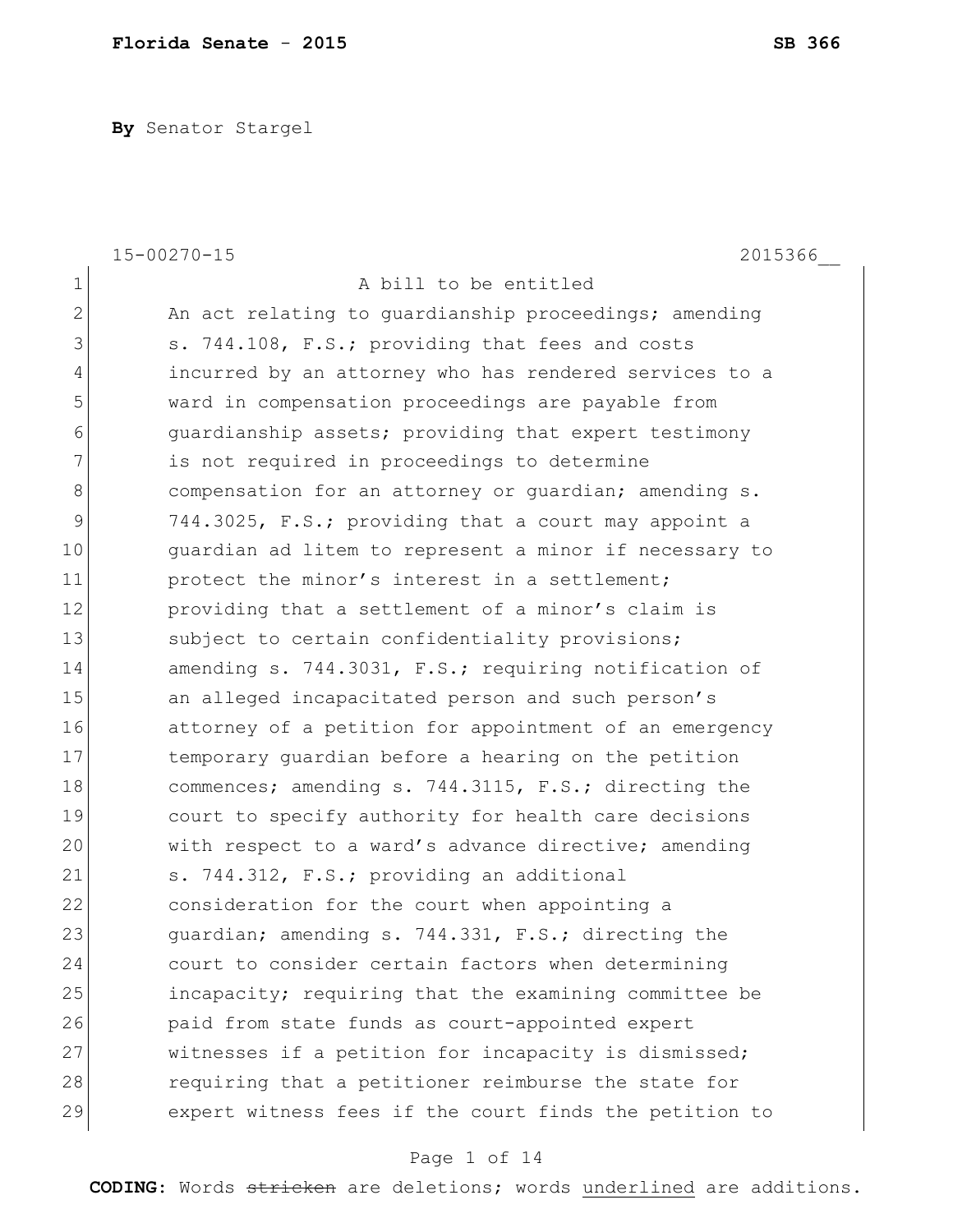|    | $15 - 00270 - 15$<br>2015366                                    |
|----|-----------------------------------------------------------------|
| 30 | have been filed in bad faith; amending s. 744.344,              |
| 31 | F.S.; providing for the court to hear testimony                 |
| 32 | regarding the appointment of an emergency guardian;             |
| 33 | providing conditions under which the court is                   |
| 34 | authorized to appoint an emergency quardian; amending           |
| 35 | s. 744.345, F.S.; revising provisions relating to               |
| 36 | letters of quardianship; creating s. 744.359, F.S.;             |
| 37 | prohibiting abuse, neglect, or exploitation of a ward           |
| 38 | by a quardian; requiring reporting thereof to an abuse          |
| 39 | hotline; amending s. 744.361, F.S.; providing                   |
| 40 | additional powers and duties of a quardian; amending            |
| 41 | s. 744.367, F.S.; revising the period during which a            |
| 42 | guardian must file an annual guardianship plan with             |
| 43 | the court; amending s. 744.369, F.S.; providing for             |
| 44 | continuance of quardianship under certain                       |
| 45 | circumstances; amending s. 744.464, F.S.; establishing          |
| 46 | the burden of proof for determining restoration of              |
| 47 | capacity of a ward in pending quardianship cases;               |
| 48 | providing applicability; providing an effective date.           |
| 49 |                                                                 |
| 50 | Be It Enacted by the Legislature of the State of Florida:       |
| 51 |                                                                 |
| 52 | Section 1. Subsections (5) and (8) of section 744.108,          |
| 53 | Florida Statutes, are amended, and subsection (9) is added to   |
| 54 | that section, to read:                                          |
| 55 | 744.108 Guardian Guardian's and attorney attorney's fees        |
| 56 | and expenses.-                                                  |
| 57 | (5) All petitions for guardian guardian's and attorney          |
| 58 | attorney's fees and expenses must be accompanied by an itemized |

# Page 2 of 14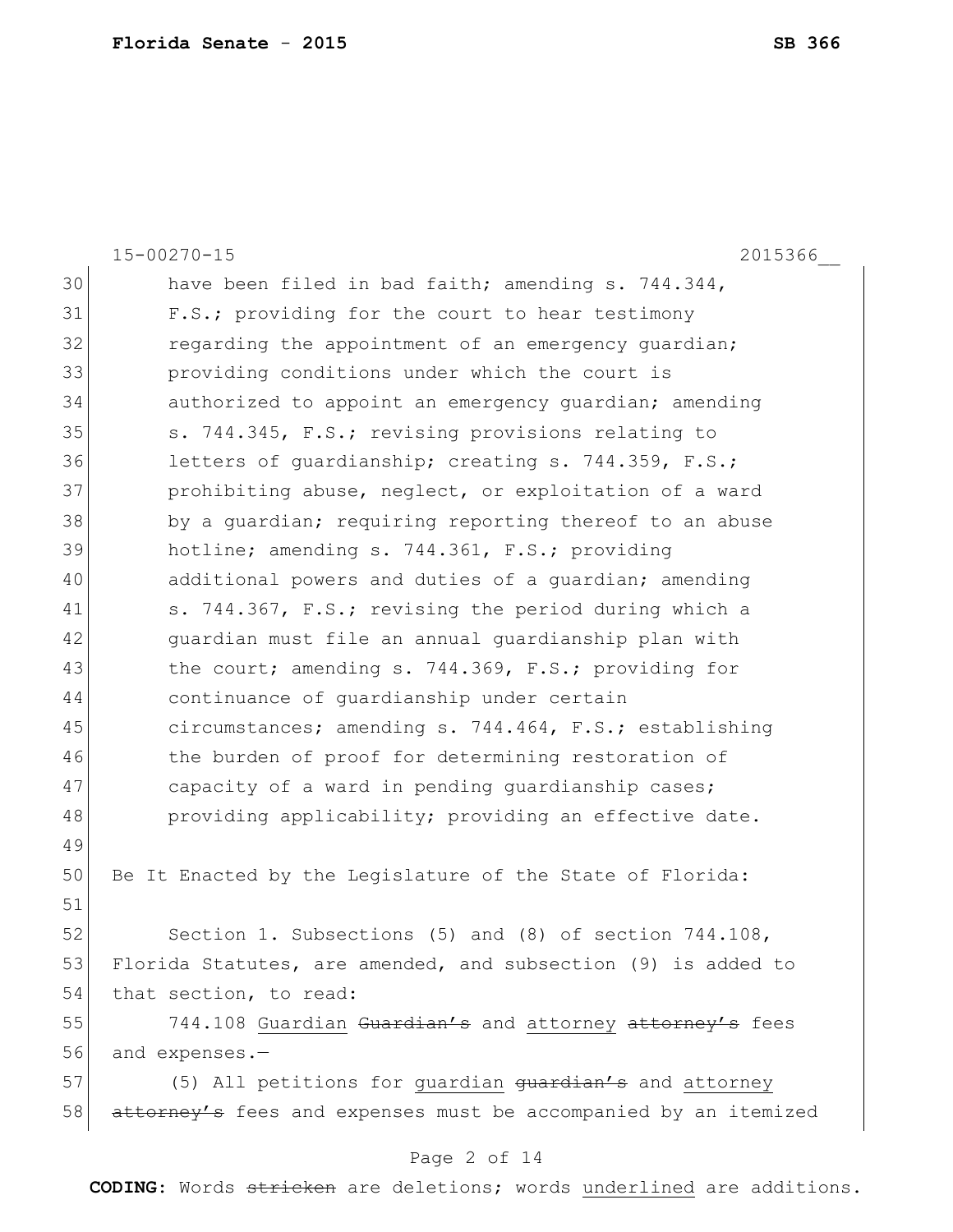|    | $15 - 00270 - 15$<br>2015366                                        |
|----|---------------------------------------------------------------------|
| 59 | description of the services performed for the fees and expenses     |
| 60 | sought to be recovered.                                             |
| 61 | (8) When court proceedings are instituted to review or              |
| 62 | determine a quardian's or an attorney's fees under subsection       |
| 63 | $(2)$ , such proceedings are part of the quardianship               |
| 64 | administration process and the costs, including costs and           |
| 65 | attorney fees for the guardian's attorney, an attorney appointed    |
| 66 | under s. $744.331(2)$ , or an attorney who has rendered services to |
| 67 | the ward, shall be determined by the court and paid from the        |
| 68 | assets of the quardianship estate unless the court finds the        |
| 69 | requested compensation under subsection (2) to be substantially     |
| 70 | unreasonable.                                                       |
| 71 | (9) With respect to a request for compensation by the               |
| 72 | guardian, the guardian's attorney, a person employed by the         |
| 73 | guardian, an attorney appointed under s. 744.331(2), or an          |
| 74 | attorney who has rendered services to the ward, the court may       |
| 75 | determine the compensation to be reasonable without receiving       |
| 76 | expert testimony. A person or party may offer expert testimony      |
| 77 | for or against a request for compensation after giving notice to    |
| 78 | interested persons. A prevailing party's reasonable expert          |
| 79 | witness fees shall be awarded by the court and paid from the        |
| 80 | assets of the quardianship estate.                                  |
| 81 | Section 2. Section 744.3025, Florida Statutes, is amended           |
| 82 | to read:                                                            |
| 83 | 744.3025 Claims of minors.-                                         |
| 84 | (1) (a) The court may appoint a quardian ad litem to                |
| 85 | represent the minor's interest before approving a settlement of     |
| 86 | the minor's portion of the claim in a any case in which a minor     |
| 87 | has a claim for personal injury, property damage, wrongful          |

# Page 3 of 14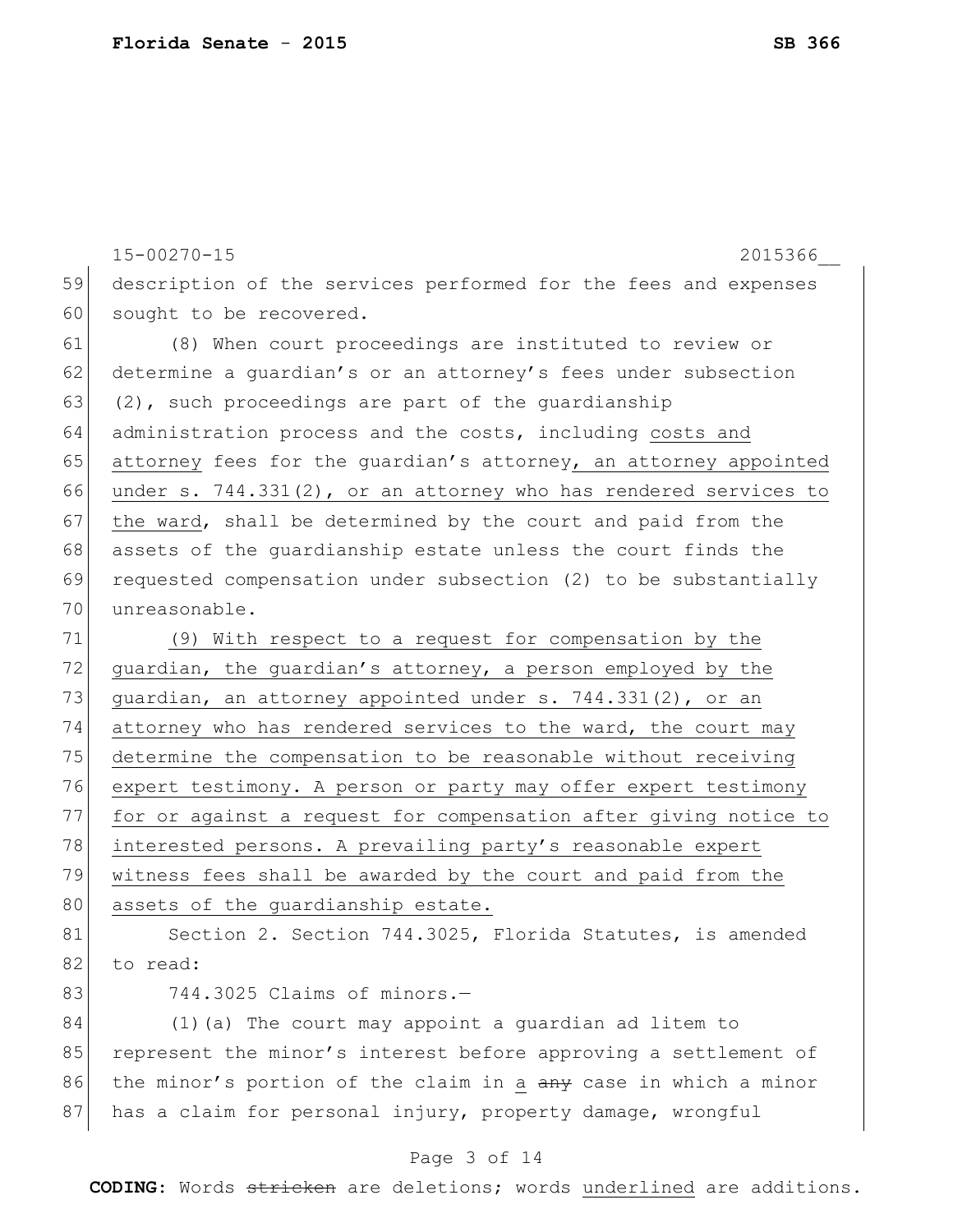|     | $15 - 00270 - 15$<br>2015366                                        |
|-----|---------------------------------------------------------------------|
| 88  | death, or other cause of action in which the gross settlement of    |
| 89  | the claim exceeds \$15,000 if the court believes a guardian ad      |
| 90  | litem is necessary to protect the minor's interest.                 |
| 91  | (b) Except as provided in paragraph (e), the court shall            |
| 92  | appoint a quardian ad litem to represent the minor's interest       |
| 93  | before approving a settlement of the minor's claim in a any case    |
| 94  | in which the gross settlement involving a minor equals or           |
| 95  | exceeds \$50,000.                                                   |
| 96  | (c) The appointment of the quardian ad litem must be                |
| 97  | without the necessity of bond or notice.                            |
| 98  | (d) The duty of the quardian ad litem is to protect the             |
| 99  | minor's interests as described in the Florida Probate Rules.        |
| 100 | (e) A court need not appoint a quardian ad litem for the            |
| 101 | minor if a quardian of the minor has previously been appointed      |
| 102 | and that quardian has no potential adverse interest to the          |
| 103 | minor. A court may appoint a guardian ad litem if the court         |
| 104 | believes a quardian ad litem is necessary to protect the            |
| 105 | interests of the minor.                                             |
| 106 | (2) Unless waived, the court shall award reasonable fees            |
| 107 | and costs to the guardian ad litem to be paid out of the gross      |
| 108 | proceeds of the settlement.                                         |
| 109 | (3) A settlement of a claim pursuant to this section is             |
| 110 | subject to the confidentiality provisions of this chapter.          |
| 111 | Section 3. Subsections (2) through (8) of section 744.3031,         |
| 112 | Florida Statutes, are renumbered as subsections (3) through $(9)$ , |
| 113 | respectively, and a new subsection (2) is added to that section,    |
| 114 | to read:                                                            |
| 115 | 744.3031 Emergency temporary quardianship.-                         |
| 116 | (2) Notice of filing of the petition for appointment of an          |
|     |                                                                     |

### Page 4 of 14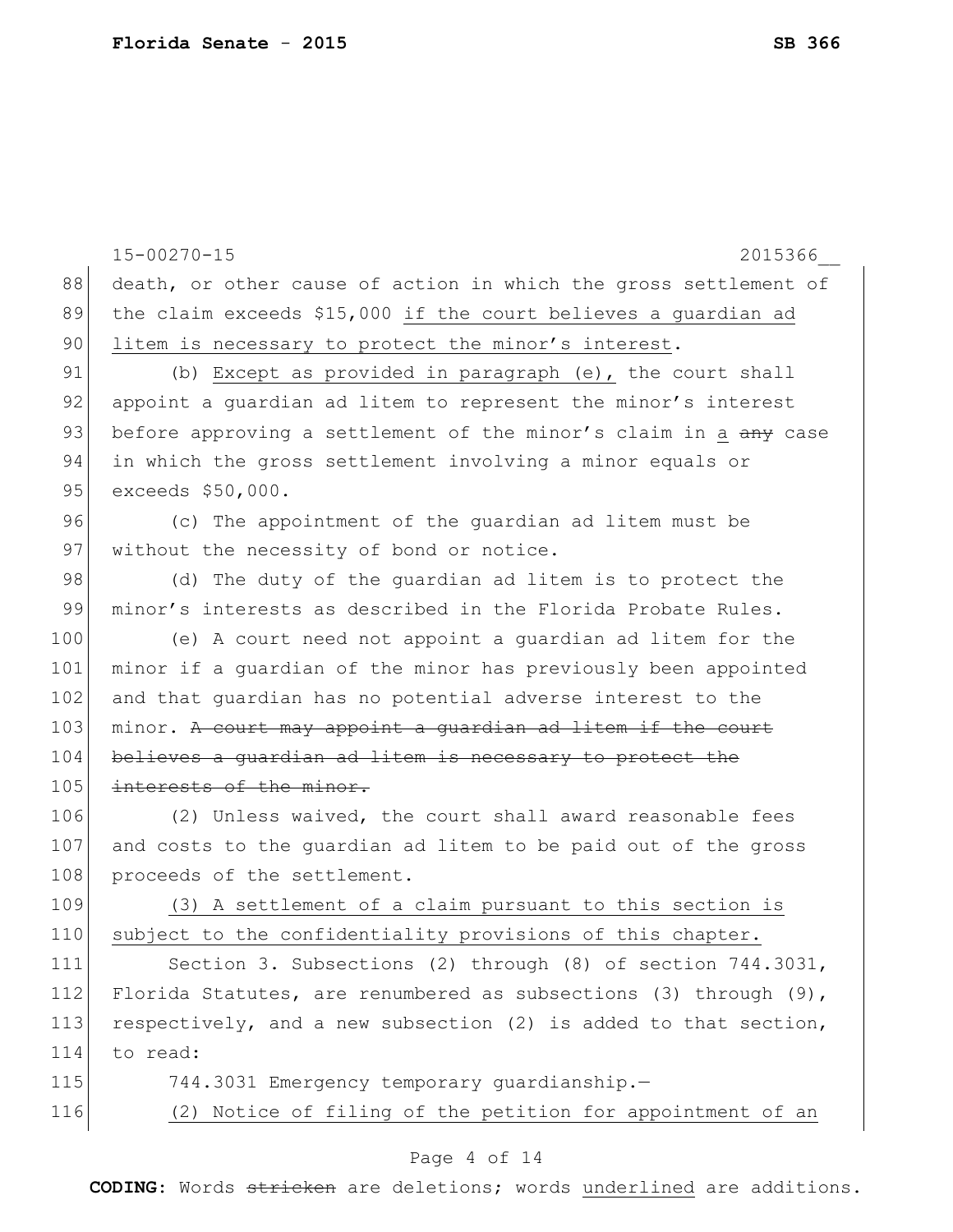|     | $15 - 00270 - 15$<br>2015366                                     |
|-----|------------------------------------------------------------------|
| 117 | emergency temporary quardian and any hearing on the petition     |
| 118 | must be served on the alleged incapacitated person and on the    |
| 119 | alleged incapacitated person's attorney before the hearing on    |
| 120 | the petition is commenced.                                       |
| 121 | Section 4. Section 744.3115, Florida Statutes, is amended        |
| 122 | to read:                                                         |
| 123 | 744.3115 Advance directives for health care.-In each             |
| 124 | proceeding in which a guardian is appointed under this chapter,  |
| 125 | the court shall determine whether the ward, prior to incapacity, |
| 126 | has executed any valid advance directive under chapter 765. If   |
| 127 | any advance directive exists, the court shall specify in its     |
| 128 | order and letters of quardianship what authority, if any, the    |
| 129 | guardian shall exercise over the ward with regard to health care |
| 130 | decisions and what authority, if any, the surrogate shall        |
| 131 | continue to exercise over the ward with regard to health care    |
| 132 | decisions surrogate. Pursuant to the grounds listed in s.        |
| 133 | 765.105, the court, upon its own motion, may, with notice to the |
| 134 | surrogate and any other appropriate parties, modify or revoke    |
| 135 | the authority of the surrogate to make health care decisions for |
| 136 | the ward. If the court order provides that the guardian is       |
| 137 | responsible for making health care decisions for the ward, the   |
| 138 | guardian shall assume the responsibilities listed in s. 765.205. |
| 139 | For purposes of this section, the term "health care decision"    |
| 140 | has the same meaning as in s. 765.101.                           |
| 141 | Section 5. Subsection (1) of section 744.312, Florida            |
| 142 | Statutes, is amended, subsections (3) and (4) are renumbered as  |
| 143 | subsections (4) and (5), respectively, and a new subsection (3)  |

144 is added to that section, to read:

145 744.312 Considerations in appointment of guardian.-

### Page 5 of 14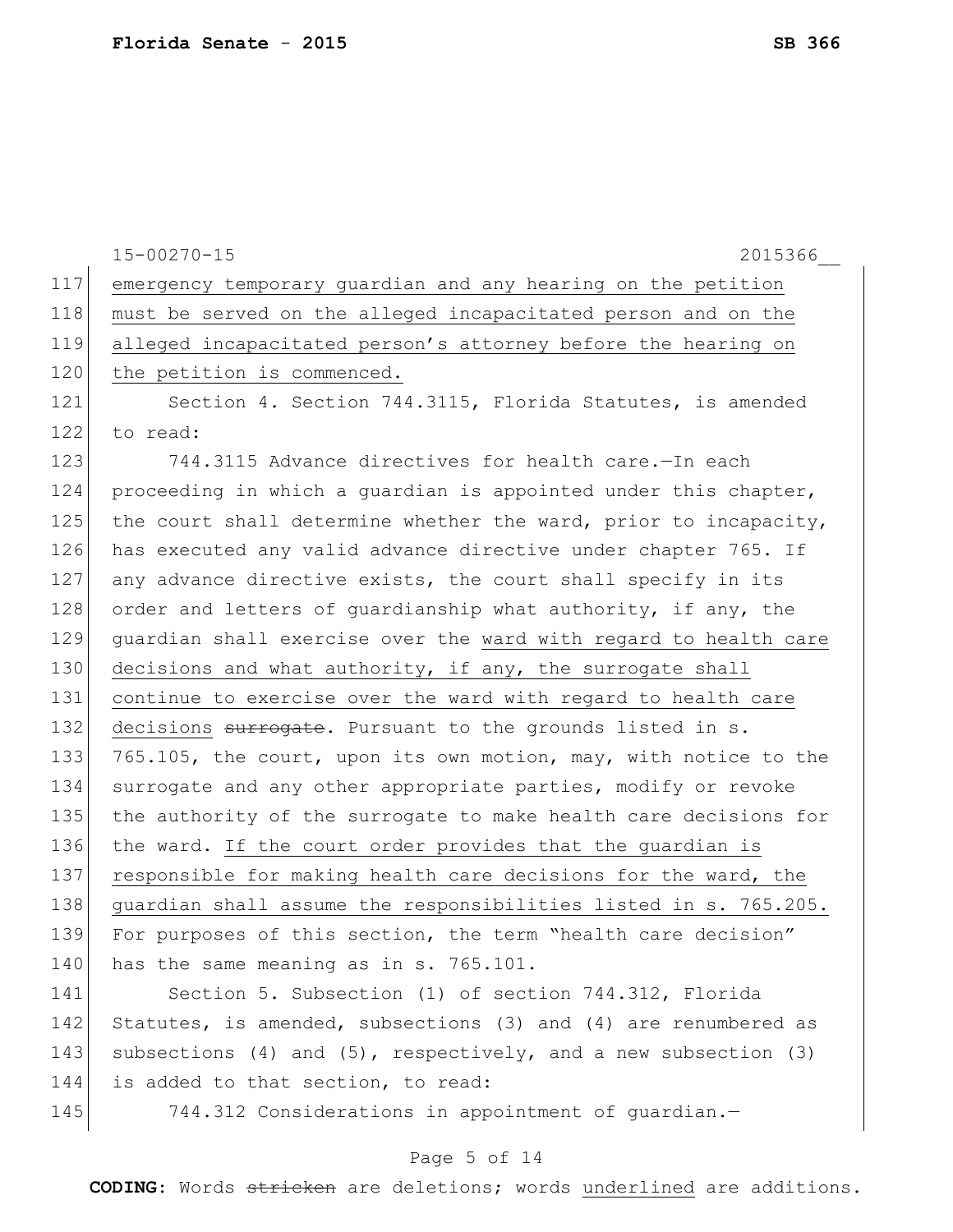|     | $15 - 00270 - 15$<br>2015366                                     |
|-----|------------------------------------------------------------------|
| 146 | (1) Subject to the provisions of subsection (5) $(4)$ , the      |
| 147 | court may appoint any person who is fit and proper and qualified |
| 148 | to act as guardian, whether related to the ward or not.          |
| 149 | (3) The court may not give preference to the appointment of      |
| 150 | a person solely based on the fact that the person was appointed  |
| 151 | to serve as an emergency temporary guardian.                     |
| 152 | Section 6. Subsection (6) and paragraph (c) of subsection        |
| 153 | (7) of section 744.331, Florida Statutes, are amended to read:   |
| 154 | 744.331 Procedures to determine incapacity.-                     |
| 155 | (6) ORDER DETERMINING INCAPACITY.-If, after making findings      |
| 156 | of fact on the basis of clear and convincing evidence, the court |
| 157 | finds that a person is incapacitated with respect to the         |
| 158 | exercise of a particular right, or all rights, the court shall   |
| 159 | enter a written order determining such incapacity. In making     |
| 160 | this determination, the court shall consider the person's unique |
| 161 | needs and abilities and may only remove those rights that the    |
| 162 | court finds the person does not have the legal capacity to       |
| 163 | exercise. A person is determined to be incapacitated only with   |
| 164 | respect to those rights specified in the order.                  |
| 165 | (a) The court shall make the following findings:                 |
| 166 | 1. The exact nature and scope of the person's incapacities;      |
| 167 | 2. The exact areas in which the person lacks capacity to         |
| 168 | make informed decisions about care and treatment services or to  |
| 169 | meet the essential requirements for her or his physical or       |
| 170 | mental health or safety;                                         |
| 171 | 3. The specific legal disabilities to which the person is        |
| 172 | subject; and                                                     |
| 173 | 4. The specific rights that the person is incapable of           |
| 174 | exercising.                                                      |
|     |                                                                  |

### Page 6 of 14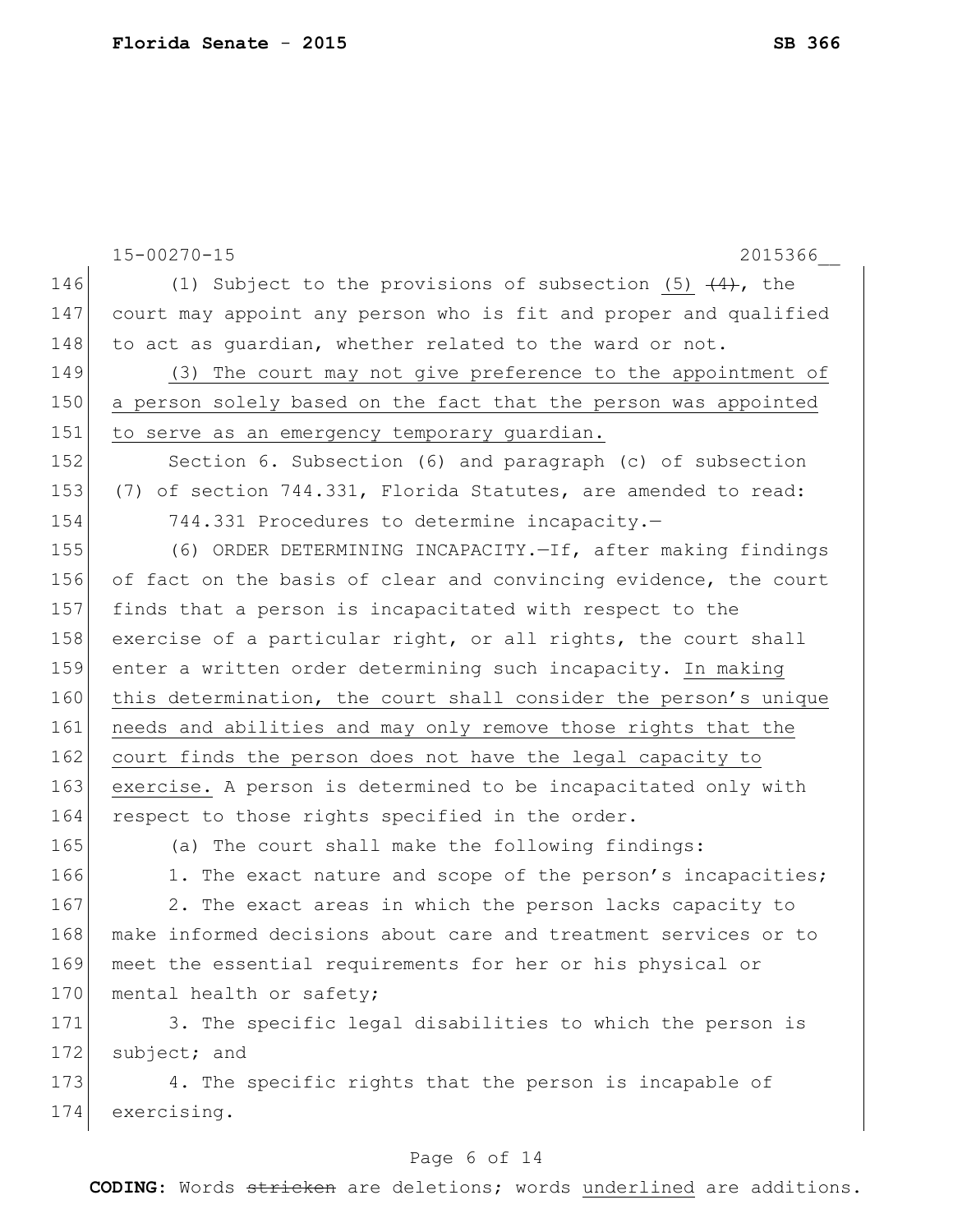15-00270-15 2015366\_\_ 175 (b) When an order determines that a person is incapable of 176 exercising delegable rights, the court must consider and find 177 whether there is an alternative to guardianship that will 178 sufficiently address the problems of the incapacitated person. A 179 guardian must be appointed to exercise the incapacitated 180 person's delegable rights unless the court finds there is an 181 alternative that sufficiently addresses the problems of the 182 incapacitated person. A quardian may not be appointed if the 183 court finds there is an alternative to quardianship which will 184 sufficiently address the problems of the incapacitated person. 185 (c) In determining that a person is totally incapacitated, 186 the order must contain findings of fact demonstrating that the 187 individual is totally without capacity to care for herself or 188 himself or her or his property. 189 (d) An order adjudicating a person to be incapacitated 190 constitutes proof of such incapacity until further order of the 191 court. 192 (e) After the order determining that the person is 193 incapacitated has been filed with the clerk, it must be served 194 on the incapacitated person. The person is deemed incapacitated 195 only to the extent of the findings of the court. The filing of 196 the order is notice of the incapacity. An incapacitated person 197 retains all rights not specifically removed by the court. 198 (f) Upon the filing of a verified statement by an 199 interested person stating: 200 1. That he or she has a good faith belief that the alleged 201 incapacitated person's trust, trust amendment, or durable power

202 of attorney is invalid; and

203 2. A reasonable factual basis for that belief,

#### Page 7 of 14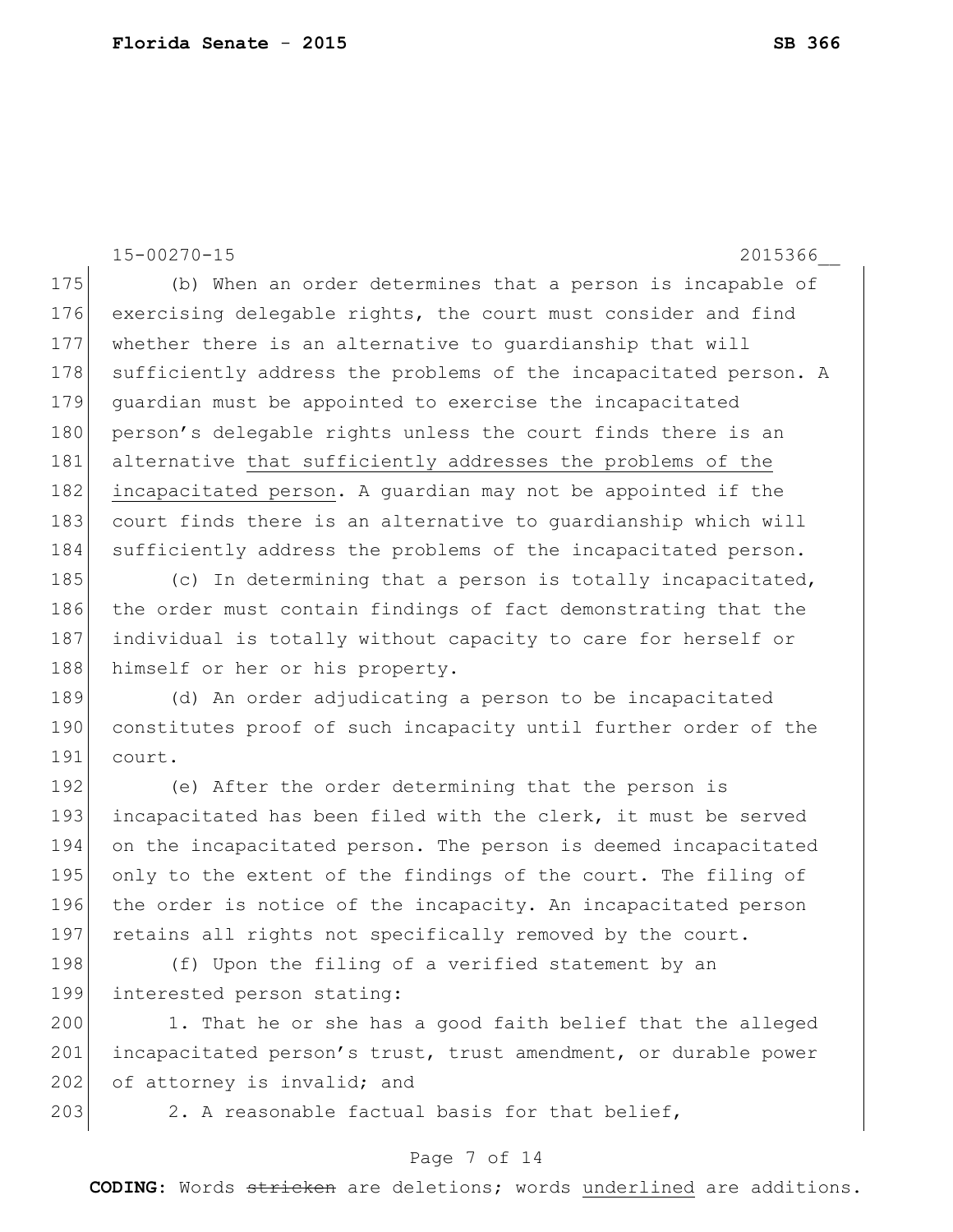|     | $15 - 00270 - 15$<br>2015366                                     |
|-----|------------------------------------------------------------------|
| 204 |                                                                  |
| 205 | the trust, trust amendment, or durable power of attorney shall   |
| 206 | not be deemed to be an alternative to the appointment of a       |
| 207 | quardian. The appointment of a quardian does not limit the       |
| 208 | court's power to determine that certain authority granted by a   |
| 209 | durable power of attorney is to remain exercisable by the agent  |
| 210 | attorney in fact.                                                |
| 211 | $(7)$ FEES.-                                                     |
| 212 | (c) If the petition is dismissed: $\tau$                         |
| 213 | 1. The fees of the examining committee shall be paid upon        |
| 214 | court order as expert witness fees under s. 29.004(6).           |
| 215 | 2. Costs and attorney attorney's fees of the proceeding may      |
| 216 | be assessed against the petitioner if the court finds the        |
| 217 | petition to have been filed in bad faith. If the court finds bad |
| 218 | faith under this subparagraph, the petitioner shall reimburse    |
| 219 | the state courts system for any amounts paid under subparagraph  |
| 220 | 1.                                                               |
| 221 | Section 7. Subsection (4) of section 744.344, Florida            |
| 222 | Statutes, is amended to read:                                    |
| 223 | 744.344 Order of appointment.-                                   |
| 224 | (4) If a petition for the appointment of a quardian has not      |
| 225 | been filed or ruled upon at the time of the hearing on the       |
| 226 | petition to determine capacity, the court may appoint an         |
| 227 | emergency temporary quardian in the manner and for the purposes  |
| 228 | specified in s. 744.3031.                                        |
| 229 | Section 8. Section 744.345, Florida Statutes, is amended to      |
| 230 | read:                                                            |
| 231 | 744.345 Letters of quardianship.-Letters of quardianship         |
| 232 | shall be issued to the guardian and shall specify whether the    |
|     | Page 8 of 14                                                     |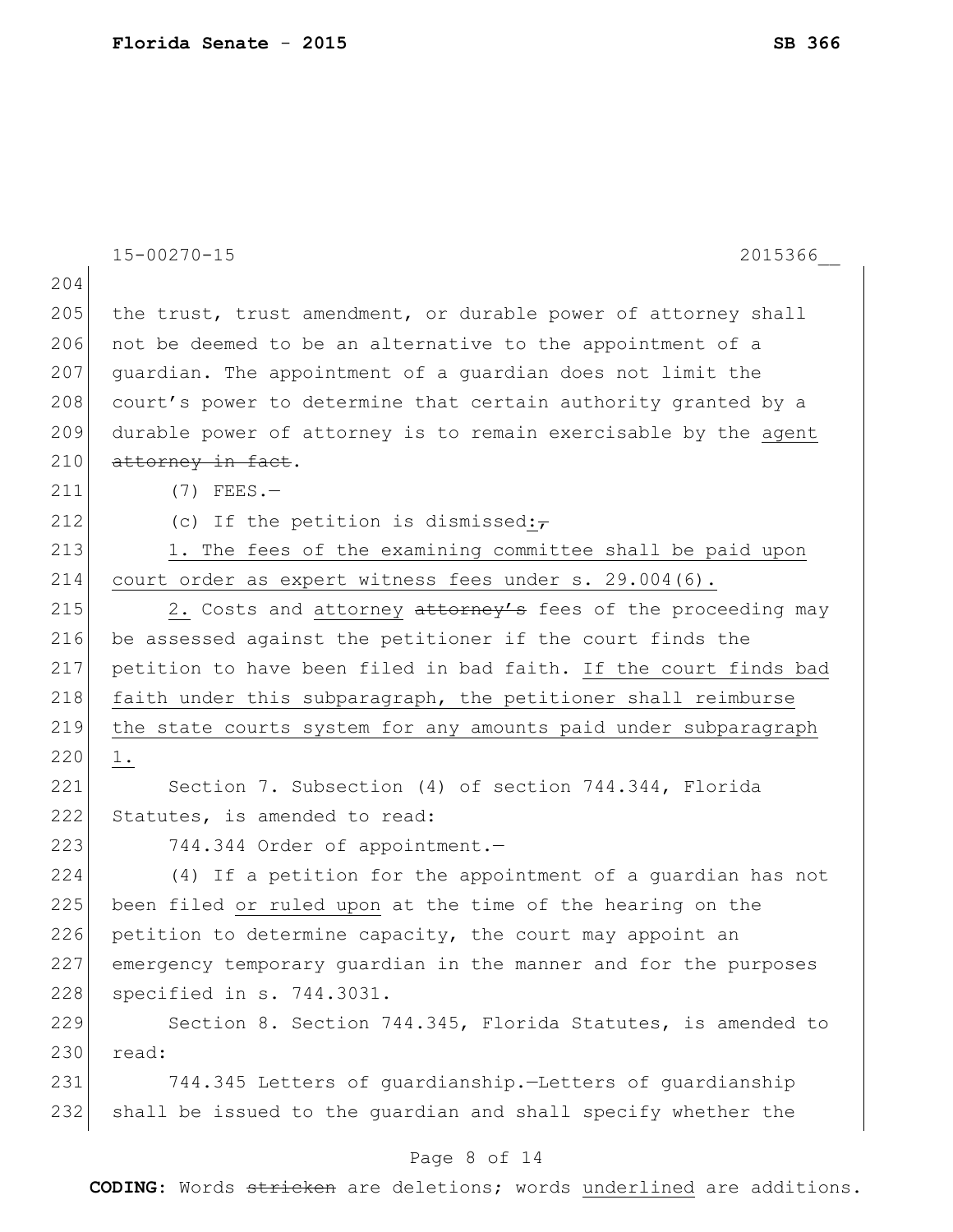|     | $15 - 00270 - 15$<br>2015366                                       |
|-----|--------------------------------------------------------------------|
| 233 | quardianship pertains to the person, or the property, or both,     |
| 234 | of the ward. The letters must state whether the quardianship is    |
| 235 | plenary or limited, and, if limited, the letters must state the    |
| 236 | powers and duties of the quardian. If the quardianship is          |
| 237 | <b>limited,</b> The letters shall state whether or not and to what |
| 238 | extent the quardian is authorized to act on behalf of the ward     |
| 239 | with regard to any advance directive previously executed by the    |
| 240 | ward.                                                              |
| 241 | Section 9. Section 744.359, Florida Statutes, is created to        |
| 242 | read:                                                              |
| 243 | 744.359 Abuse, neglect, or exploitation by a guardian.-            |
| 244 | (1) A guardian may not abuse, neglect, or exploit the ward.        |
| 245 | (2) A guardian has committed exploitation when the                 |
| 246 | guardian:                                                          |
| 247 | (a) Commits fraud in obtaining appointment as a quardian.          |
| 248 | (b) Abuses his or her powers.                                      |
| 249 | (c) Wastes, embezzles, or intentionally mismanages the             |
| 250 | assets of the ward.                                                |
| 251 | (3) A person who believes that a guardian is abusing,              |
| 252 | neglecting, or exploiting a ward shall report the incident to      |
| 253 | the central abuse hotline of the Department of Children and        |
| 254 | Families.                                                          |
| 255 | Section 10. Section 744.361, Florida Statutes, is amended          |
| 256 | to read:                                                           |
| 257 | 744.361 Powers and duties of quardian.-                            |
| 258 | (1) The guardian of an incapacitated person is a fiduciary         |
| 259 | and may exercise only those rights that have been removed from     |
| 260 | the ward and delegated to the guardian. The guardian of a minor    |
| 261 | shall exercise the powers of a plenary guardian.                   |
|     |                                                                    |

# Page 9 of 14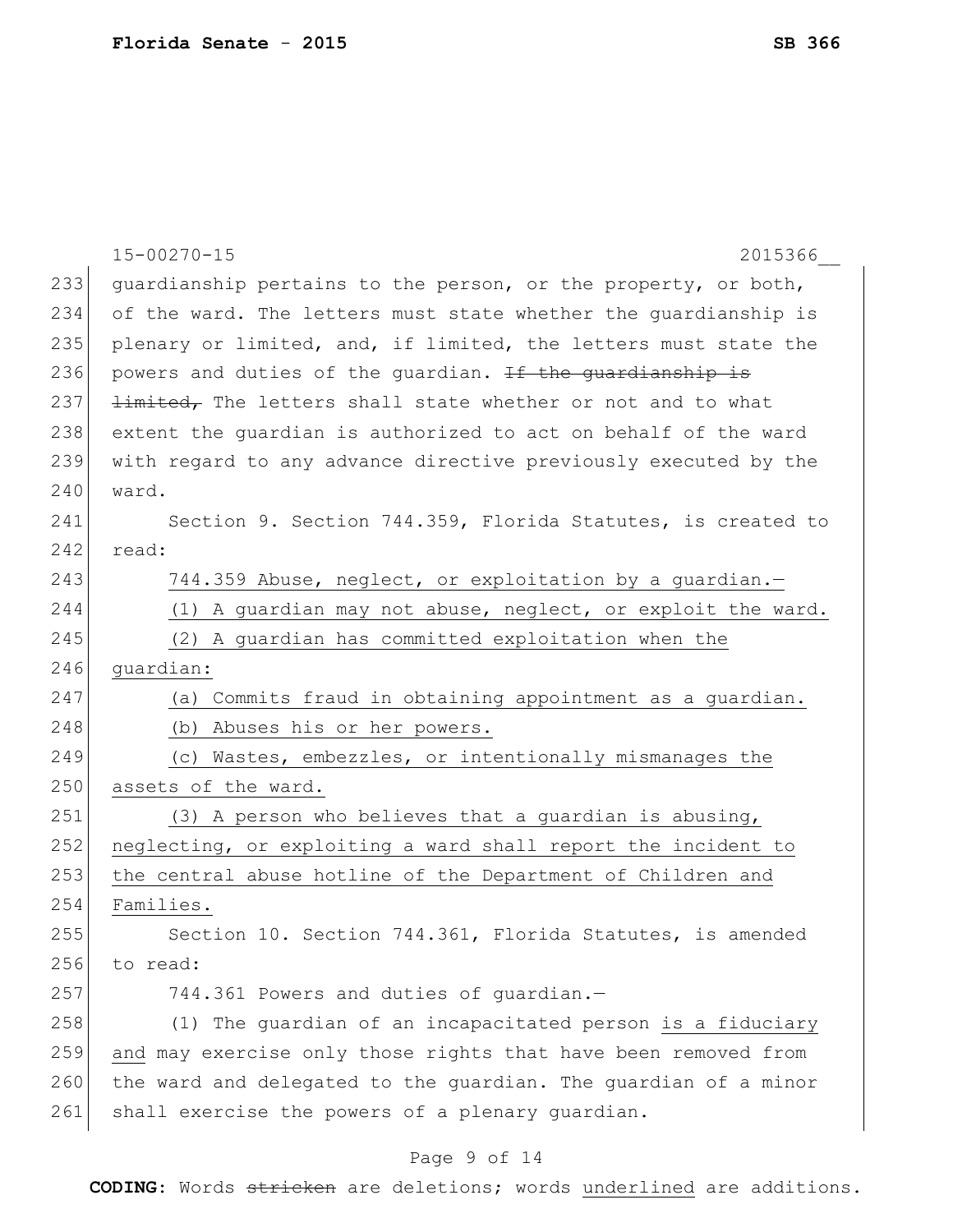|     | $15 - 00270 - 15$<br>2015366                                     |
|-----|------------------------------------------------------------------|
| 262 | (2) The guardian shall act within the scope of the               |
| 263 | authority granted by the court and as provided by law.           |
| 264 | (3) The guardian shall act in good faith.                        |
| 265 | (4) A guardian may not act in a manner that is contrary to       |
| 266 | the ward's best interests under the circumstances.               |
| 267 | (5) A quardian who has special skills or expertise, or is        |
| 268 | appointed in reliance upon the guardian's representation that    |
| 269 | the guardian has special skills or expertise, shall use those    |
| 270 | special skills or expertise.                                     |
| 271 | $(6)$ $(2)$ The quardian shall file an initial quardianship      |
| 272 | report in accordance with s. 744.362.                            |
| 273 | $(7)$ $(3)$ The quardian shall file a quardianship report        |
| 274 | annually in accordance with s. 744.367.                          |
| 275 | $(8)$ $(4)$ The guardian of the person shall implement the       |
| 276 | quardianship plan.                                               |
| 277 | $(9)$ $(5)$ When two or more guardians have been appointed, the  |
| 278 | quardians shall consult with each other.                         |
| 279 | $(10)$ (6) A guardian who is given authority over any property   |
| 280 | of the ward shall:                                               |
| 281 | (a) Protect and preserve the property and invest it              |
| 282 | prudently as provided in chapter 518, apply it as provided in s. |
| 283 | 744.397, and keep clear, distinct, and accurate records of the   |
| 284 | administration of the ward's property account for it faithfully. |
| 285 | (b) Perform all other duties required of him or her by law.      |
| 286 | (c) At the termination of the guardianship, deliver the          |
| 287 | property of the ward to the person lawfully entitled to it.      |
| 288 | $(11)$ + The quardian shall observe the standards in dealing     |
| 289 | with the guardianship property that would be observed by a       |
| 290 | prudent person dealing with the property of another, and, if the |
|     | Page 10 of 14                                                    |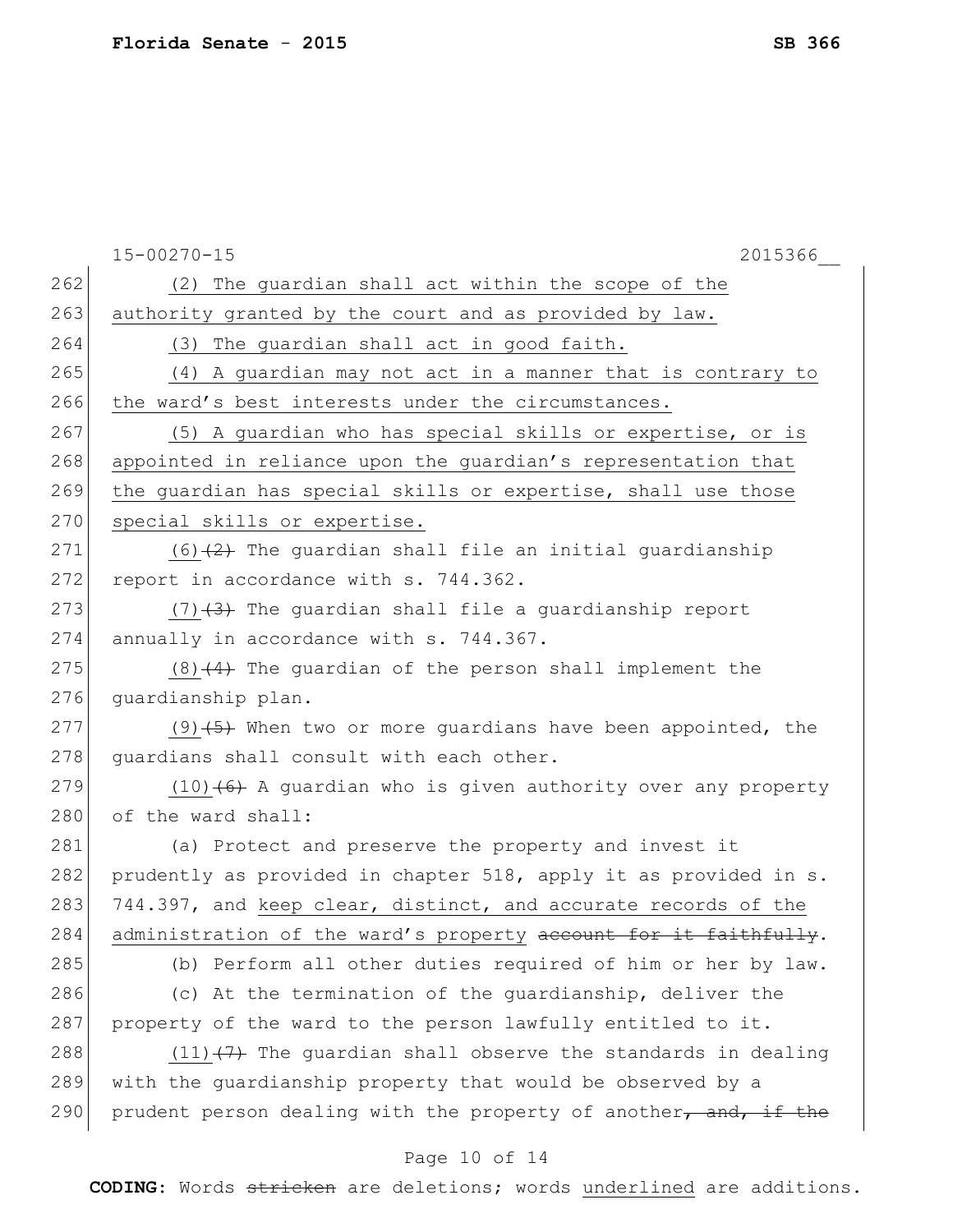|     | $15 - 00270 - 15$<br>2015366                                     |
|-----|------------------------------------------------------------------|
| 291 | quardian has special skills or is named guardian on the basis of |
| 292 | representations of special skills or expertise, he or she is     |
| 293 | under a duty to use those skills.                                |
| 294 | $(12)$ $(8)$ The quardian, if authorized by the court, shall     |
| 295 | take possession of all of the ward's property and of the rents,  |
| 296 | income, issues, and profits from it, whether accruing before or  |
| 297 | after the quardian's appointment, and of the proceeds arising    |
| 298 | from the sale, lease, or mortgage of the property or of any      |
| 299 | part. All of the property and the rents, income, issues, and     |
| 300 | profits from it are assets in the hands of the quardian for the  |
| 301 | payment of debts, taxes, claims, charges, and expenses of the    |
| 302 | quardianship and for the care, support, maintenance, and         |
| 303 | education of the ward or the ward's dependents, as provided for  |
| 304 | under the terms of the quardianship plan or by law.              |
| 305 | (13) Recognizing that every individual has unique needs and      |
| 306 | abilities, a guardian who is given authority over a ward's       |
| 307 | person shall, as appropriate under the circumstances:            |
| 308 | (a) Consider the expressed desires of the ward as known by       |
| 309 | the guardian when making decisions that affect the ward.         |
| 310 | (b) Allow the ward to maintain contact with family and           |
| 311 | friends unless the guardian believes that such contact may cause |
| 312 | harm to the ward.                                                |
| 313 | (c) Not restrict the physical liberty of the ward more than      |
| 314 | reasonably necessary to protect the ward or another person from  |
| 315 | serious physical injury, illness, or disease.                    |
| 316 | (d) Assist the ward in developing or regaining his or her        |
| 317 | own capacity, if medically possible.                             |
| 318 | (e) Notify the court if the guardian believes that the ward      |
| 319 | has regained capacity and that one or more of the rights that    |

# Page 11 of 14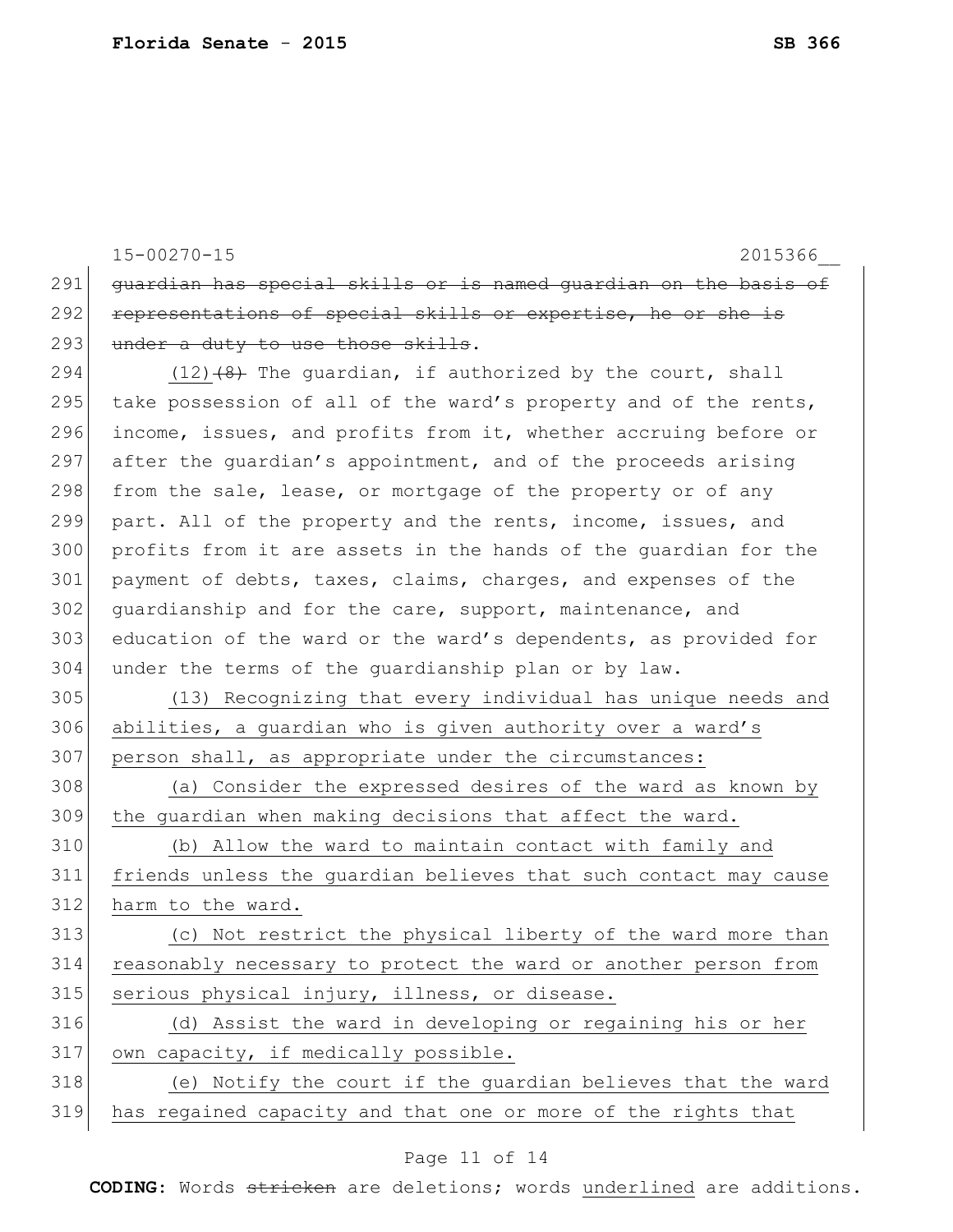|     | $15 - 00270 - 15$<br>2015366                                     |
|-----|------------------------------------------------------------------|
| 320 | have been removed should be restored.                            |
| 321 | (f) To the extent applicable, make provision for the             |
| 322 | medical, mental, rehabilitative, or personal care services for   |
| 323 | the welfare of the ward.                                         |
| 324 | (g) To the extent applicable, acquire a clear understanding      |
| 325 | of the risks and benefits of a recommended course of health care |
| 326 | treatment before making a health care decision.                  |
| 327 | (h) Evaluate the ward's medical and health care options,         |
| 328 | financial resources, and desires when making residential         |
| 329 | decisions that are best suited for the current needs of the      |
| 330 | ward.                                                            |
| 331 | (i) Advocate on behalf of the ward in institutional and          |
| 332 | other residential settings.                                      |
| 333 | $(14)$ (9) A professional guardian must ensure that each of      |
| 334 | the guardian's wards is personally visited by the guardian or    |
| 335 | one of the guardian's professional staff at least once each      |
| 336 | calendar quarter. During the personal visit, the guardian or the |
| 337 | quardian's professional staff person shall assess:               |
| 338 | (a) The ward's physical appearance and condition.                |
| 339 | (b) The appropriateness of the ward's current living             |
| 340 | situation.                                                       |
| 341 | (c) The need for any additional services and the necessity       |
| 342 | for continuation of existing services, taking into consideration |
| 343 | all aspects of social, psychological, educational, direct        |
| 344 | service, health, and personal care needs.                        |
| 345 | (d) The nature and extent of visitation and communication        |
| 346 | with the ward's family and friends.                              |
| 347 |                                                                  |
| 348 | This subsection does not apply to a professional quardian who    |
|     |                                                                  |

### Page 12 of 14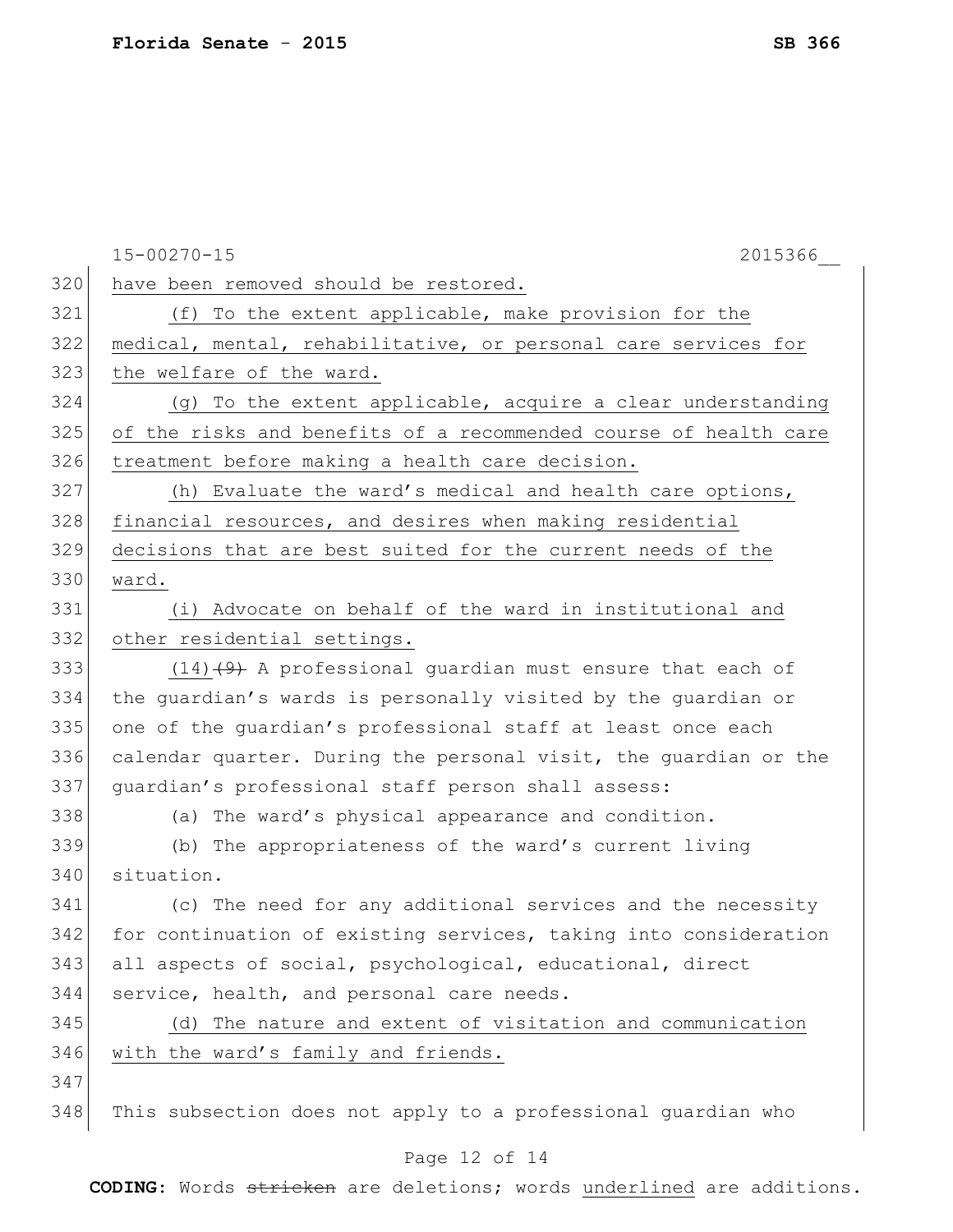15-00270-15 2015366\_\_ Page 13 of 14 349 has been appointed only as guardian of the property. 350 Section 11. Subsection (1) of section 744.367, Florida 351 Statutes, is amended to read: 352 744.367 Duty to file annual guardianship report.— 353 (1) Unless the court requires filing on a calendar-year 354 basis, each guardian of the person shall file with the court an 355 annual guardianship plan at least 60 days, but no more than 356  $\overline{\text{within 90 days}}$ , before after the last day of the anniversary 357 month that the letters of guardianship were signed, and the plan 358 must cover the coming fiscal year, ending on the last day in 359 such anniversary month. If the court requires calendar-year 360 filing, the guardianship plan for the coming calendar year must 361 be filed on or after September 1 but no later than December 1 of 362 the current year before April 1 of each year. 363 Section 12. Subsection (8) of section 744.369, Florida 364 Statutes, is amended to read: 365 744.369 Judicial review of quardianship reports. 366 (8) The approved report constitutes the authority for the 367 quardian to act in the forthcoming year. The powers of the 368 guardian are limited by the terms of the report. The annual 369 report may not grant additional authority to the guardian 370 without a hearing, as provided for in s. 744.331, to determine 371 that the ward is incapacitated to act in that matter. Unless the 372 court orders otherwise, the guardian may continue to act under 373 authority of the preceding year's approved report until the 374 forthcoming year's report is approved. 375 Section 13. Paragraphs (a) and (b) of subsection (3) of 376 section 744.464, Florida Statutes, are amended to read: 377 744.464 Restoration to capacity.-